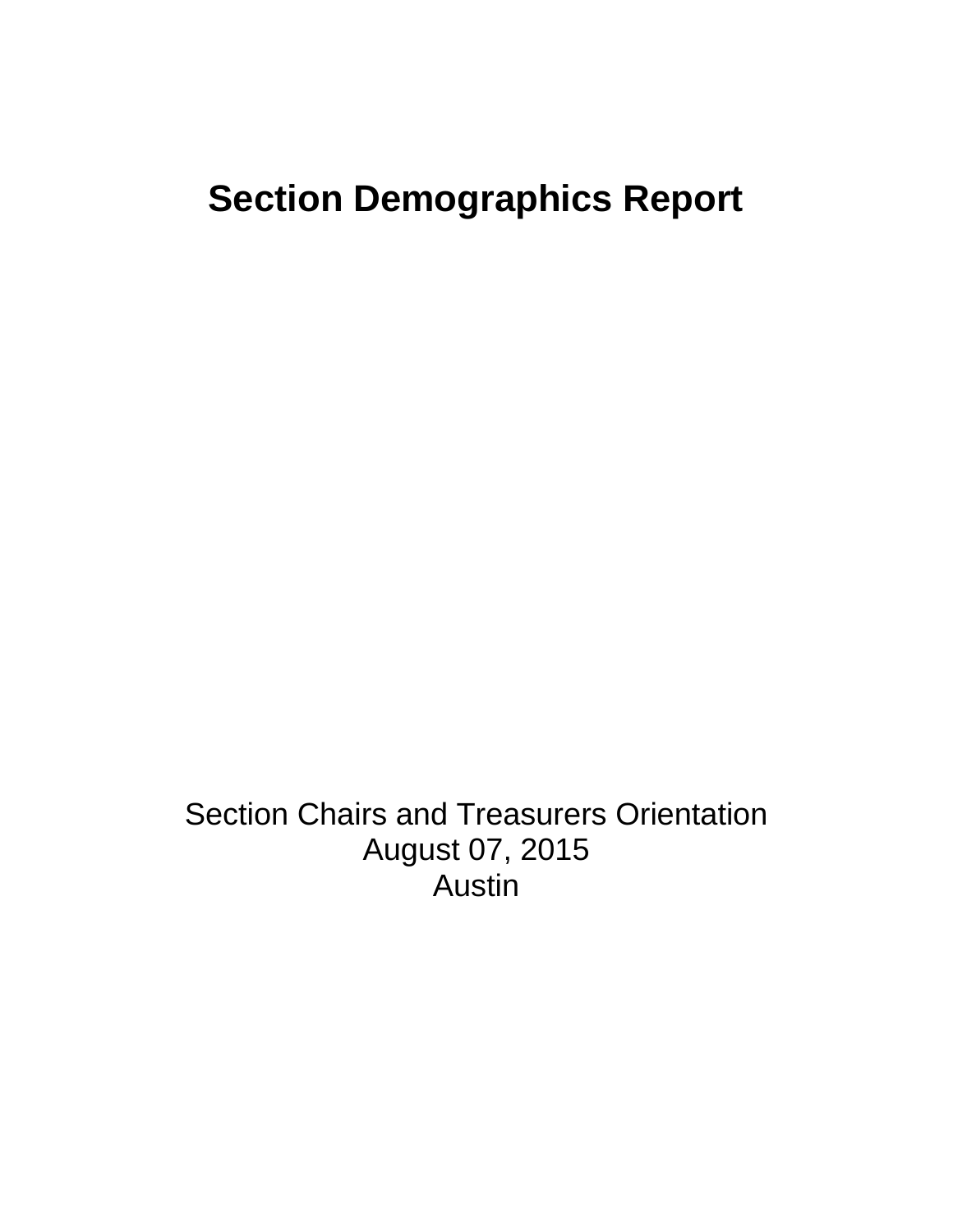

## **Intellectual Property Law Section: Attorney Statistical Profile (2014-15)**

This report profiles active State Bar of Texas attorney members in the Intellectual Property Law Section with membership in the State Bar of Texas as of December 31, 2014. Not all demographic data is provided by every attorney. Separate population totals are provided in italics in each category that is lacking all demographic data. Percentages may not sum to one hundred due to rounding. Over the last 10 years the number of Intellectual Property Law Section members has increased by 43 percent, growing from 1,718 attorneys in 2004 to 2,449 in 2014.

|                                        | <b>Intellectual Property Law</b><br>2014-15<br>$N = 2,449$ |                                 | <b>All Active State Bar Attorneys</b><br>2014-15<br>$N = 96,912$ |                |  |
|----------------------------------------|------------------------------------------------------------|---------------------------------|------------------------------------------------------------------|----------------|--|
|                                        |                                                            |                                 |                                                                  |                |  |
| <b>Sex</b>                             |                                                            |                                 |                                                                  |                |  |
|                                        |                                                            | $(N = 2,438)$                   |                                                                  | $(N = 96,332)$ |  |
| Male<br>Female                         | 1,887<br>551                                               | 77%<br>23%                      | 63,196<br>33,136                                                 | 66%<br>34%     |  |
| <b>Race/Ethnicity</b>                  |                                                            |                                 |                                                                  |                |  |
|                                        |                                                            | $(N = 2,350)$                   |                                                                  | $(N = 91,966)$ |  |
| White                                  | 1,958                                                      | 83%                             | 74,740                                                           | 81%            |  |
| Black/African-American                 | 74                                                         | 3%                              | 4,638                                                            | 5%             |  |
| Hispanic/Latino                        | 90                                                         | 4%                              | 7,806                                                            | 8%             |  |
| Asian/Pacific Islander                 | 163                                                        | 7%                              | 2,851                                                            | 3%             |  |
| American Indian/Alaska Native          | 8                                                          | $<$ 1%                          | 302                                                              | $< 1\%$        |  |
| Two or More Races                      | 18                                                         | 1%                              | 599                                                              | 1%             |  |
| Other Race                             | 39                                                         | 2%                              | 1030                                                             | 1%             |  |
| Years Licensed*                        |                                                            |                                 |                                                                  |                |  |
| 2 or less years                        | 175                                                        | 7%                              | 8,227                                                            | 8%             |  |
| 3 to 6 years                           | 299                                                        | 12%                             | 11,165                                                           | 12%            |  |
| 7 to 10 years                          | 329                                                        | 13%                             | 10,774                                                           | 11%            |  |
| 11 to 15 years                         | 383                                                        | 16%                             | 11,720                                                           | 12%            |  |
| 16 to 20 years                         | 362                                                        | 15%                             | 11,136                                                           | 11%            |  |
| 21 to 25 years                         | 320                                                        | 13%                             | 10,732                                                           | 11%            |  |
| Over 25 years                          | 581                                                        | 24%                             | 33,158                                                           | 34%            |  |
| Median Years Licensed                  | 16 Years<br>18 Years                                       |                                 |                                                                  |                |  |
| Age                                    |                                                            |                                 |                                                                  |                |  |
|                                        |                                                            | $(N = 2,447)$<br>$(N = 96,906)$ |                                                                  |                |  |
| 21 to 25 years                         | 3                                                          | < 1%                            | 213                                                              | $<$ 1%         |  |
| 26 to 30 years                         | 122                                                        | 5%                              | 7,753                                                            | 8%             |  |
| 31 to 35 years                         | 269                                                        | 11%                             | 11,814                                                           | 12%            |  |
| 36 to 40 years                         | 347                                                        | 14%                             | 11,411                                                           | 12%            |  |
| 41 to 45 years                         | 388                                                        | 16%                             | 11,299                                                           | 12%            |  |
| 46 to 50 years                         | 343                                                        | 14%                             | 10,351                                                           | 11%            |  |
| 51 to 55 years                         | 356                                                        | 15%                             | 10,411                                                           | 11%            |  |
| 56 to 60 years                         | 242                                                        | 10%                             | 10,476                                                           | 11%            |  |
| 61 to 65 years                         | 184                                                        | 8%                              | 9,396                                                            | 10%            |  |
| More than 65 years                     | 193                                                        | 8%                              | 13,782                                                           | 14%            |  |
| Median Age                             | 47 Years                                                   |                                 | 48 Years                                                         |                |  |
| <b>Member Class-</b><br>-TYLA/Senior** |                                                            |                                 |                                                                  |                |  |
| TYLA Member                            | 647                                                        | 26%                             | 26,867                                                           | 28%            |  |
| Senior Member                          | 1,802                                                      | 74%                             | 70,045                                                           | 72%            |  |

*State Bar of Texas Department of Research and Analysis*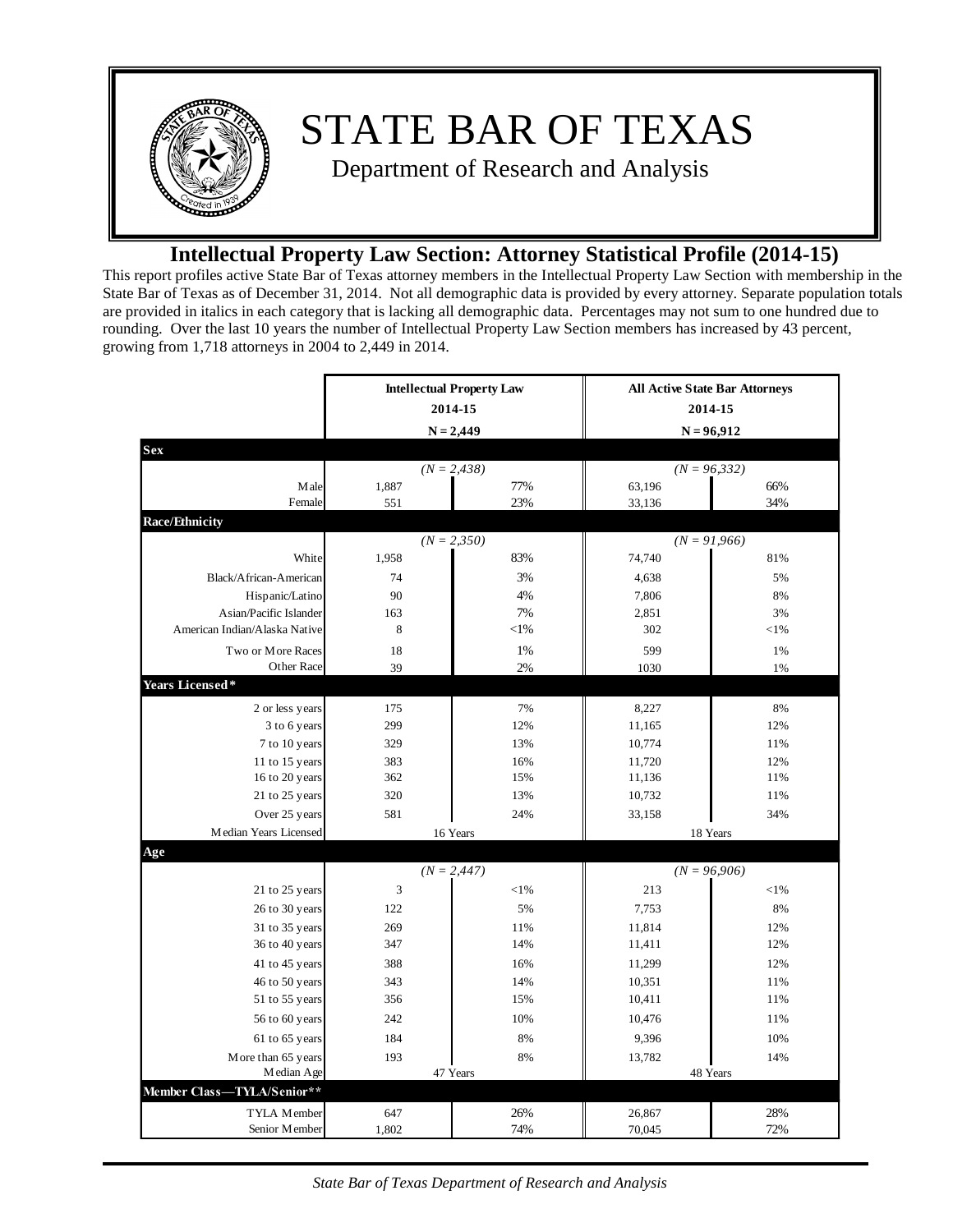|                                                 | <b>Intellectual Property Law</b><br>2014-15<br>$N = 2,449$ |               | <b>All Active State Bar Attorneys</b><br>2014-15<br>$N = 96,912$ |                |
|-------------------------------------------------|------------------------------------------------------------|---------------|------------------------------------------------------------------|----------------|
| <b>Law School Attended</b>                      |                                                            |               |                                                                  |                |
| <b>Baylor University</b>                        | 95                                                         | 4%            | 5,689                                                            | 6%             |
| St. Mary's                                      | 61                                                         | 2%            | 7,010                                                            | 7%             |
| South Texas                                     | 171                                                        | 7%            | 10,709                                                           | 11%            |
| Southern Methodist                              | 256                                                        | 10%           | 7,935                                                            | 8%             |
| <b>Texas Southern</b>                           | 12                                                         | ${<}1\%$      | 3,211                                                            | 3%             |
| <b>Texas Tech</b>                               | 68                                                         | 3%            | 6,246                                                            | 6%             |
| Texas A&M/Formerly Texas Wesleyan               | 45                                                         | 2%            | 2,751                                                            | 3%             |
| University of Houston                           | 349                                                        | 14%           | 9,834                                                            | 10%            |
| University of Texas                             | 512                                                        | 21%           | 16,068                                                           | 17%            |
| Out-of-State/Other Law School                   | 880                                                        | 36%           | 27,459                                                           | 28%            |
| <b>Primary Occupation</b>                       |                                                            |               |                                                                  |                |
|                                                 |                                                            | $(N = 2,242)$ |                                                                  | $(N = 82,044)$ |
| <b>Private Practitioners</b>                    |                                                            |               |                                                                  |                |
| Solo Practitioners                              | 252                                                        | 11%           | 18,990                                                           | 23%            |
| 2 to 5 attorneys                                | 223                                                        | 10%           | 12,667                                                           | 15%            |
| 6 to 10 attorneys                               | 258                                                        | 12%           | 4,204                                                            | 5%             |
| 11 to 24 attorneys                              | 213                                                        | 10%           | 4,500                                                            | 5%             |
| 25 to 40 attorneys                              | 99                                                         | 4%            | 2,127                                                            | 3%             |
| 41 to 60 attorneys                              | 56                                                         | 2%            | 1,148                                                            | 1%             |
| More than 60 attorneys                          | 556                                                        | 25%           | 8,879                                                            | 11%            |
| Subtotal                                        | 1,657                                                      | 74%           | 52,515                                                           | 64%            |
| Government Attorney                             | 26                                                         | 1%            | 8,464                                                            | 10%            |
| Full-Time Judge                                 | $\tau$                                                     | $< 1\%$       | 1,685                                                            | 2%             |
| Law Faculty                                     | 10                                                         | $< 1\%$       | 577                                                              | 1%             |
| Corporate/In-House Counsel<br>Other Law Related | 443<br>41                                                  | 20%<br>2%     | 9,016<br>2,756                                                   | 11%<br>3%      |
| Other Non-Law Related                           | 24                                                         | 1%            | 2,539                                                            | 3%             |
| Public Interest Lawyer                          | 3                                                          | $< 1\%$       | 758                                                              | 1%             |
| <b>Retired-Not Working</b>                      | 12                                                         | 1%            | 2,515                                                            | 3%             |
| Unemployed-Looking                              | 17                                                         | 1%            | 645                                                              | 1%             |
| Unemployed-Not Looking                          | $\overline{c}$                                             | $< 1\%$       | 574                                                              | 1%             |
| <b>Members of State Bar Sections</b>            |                                                            |               |                                                                  |                |
| Section Members                                 | 2,449                                                      | 100%          | 41,491                                                           | 43%            |
| Non Section Members                             | $\mathbf{0}$                                               | 0%            | 55,421                                                           | 57%            |
| Members of One Section                          | 1,154                                                      | 47%           | 21,179                                                           | 22%            |
| Members of Two Sections                         | 613                                                        | 25%           | 11,759                                                           | 12%            |
| Members of Three Sections                       | 301                                                        | 12%           | 4,901                                                            | 5%             |
| Members of Four or More Sections                | 381                                                        | 16%           | 3,652                                                            | 4%             |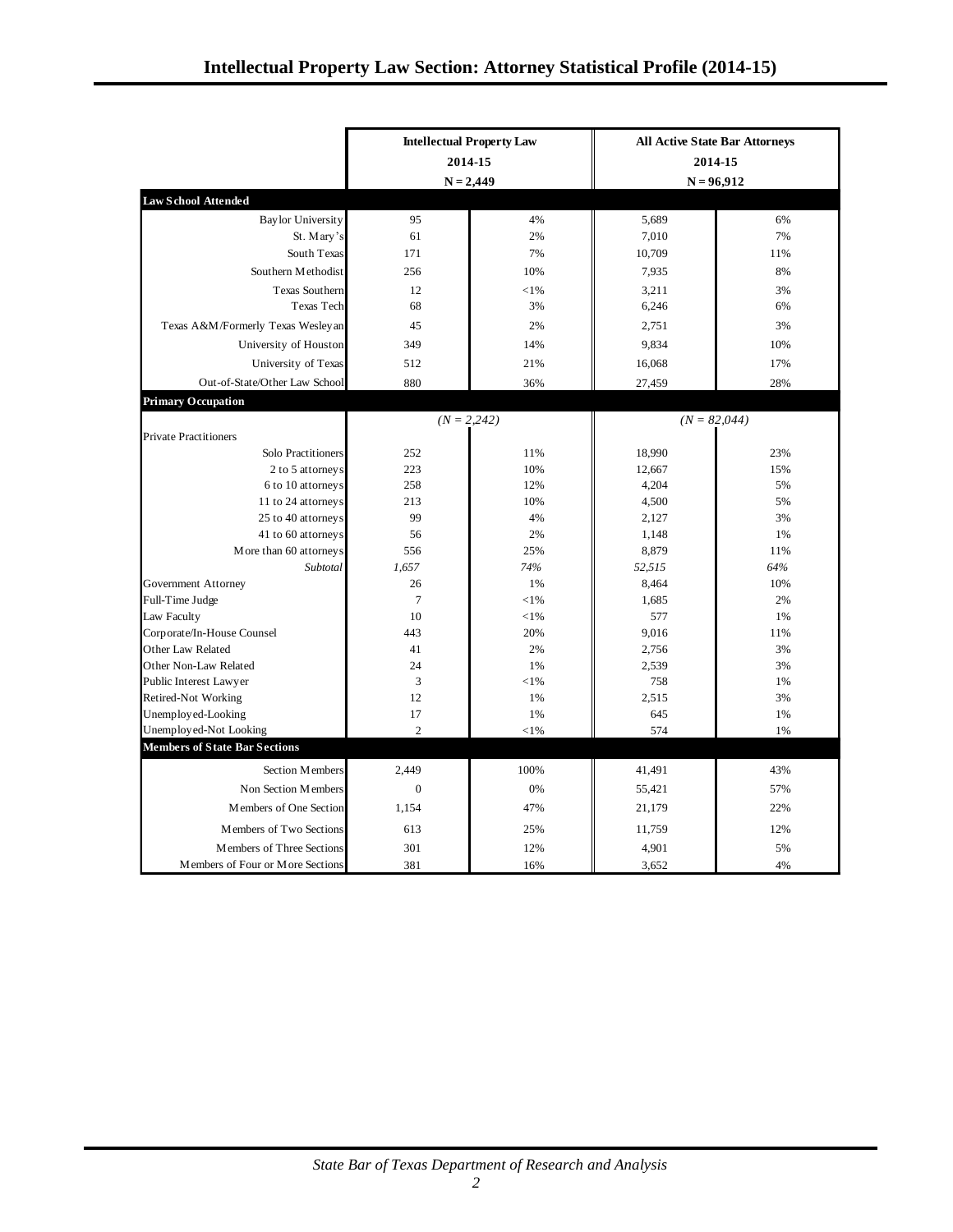| Attorneys can belong to multiple sections,<br>therefore the percents do not sum to 100% | <b>Intellectual Property Law</b><br>2014-15 |           | <b>All Active State Bar Attorneys</b><br>2014-15 |                  |
|-----------------------------------------------------------------------------------------|---------------------------------------------|-----------|--------------------------------------------------|------------------|
|                                                                                         | $N = 2,449$                                 |           | $N = 96,912$                                     |                  |
| <b>Section Membership</b>                                                               |                                             |           |                                                  |                  |
| Administrative and Public Law                                                           | 31                                          | 1%        | 1,213                                            | 1%               |
| African-American Lawyers                                                                | 42                                          | 2%        | 473                                              | ${<}1\%$         |
| Alternative Dispute Resolution                                                          | 58                                          | 2%        | 1,148                                            | 1%               |
| American Indian Law                                                                     | 22                                          | 1%        | 156                                              | ${<}1\%$         |
| Animal Law                                                                              | 33                                          | 1%        | 372                                              | ${<}1\%$         |
| Antitrust and Business Litigation                                                       | 154                                         | 6%        | 968                                              | 1%               |
| Appellate                                                                               | 85                                          | 3%        | 1,911                                            | 2%               |
| Asian-Pacific Interest                                                                  | 62                                          | 3%        | 269                                              | ${<}1\%$         |
| <b>Aviation Law</b>                                                                     | 33                                          | 1%        | 290                                              | ${<}1\%$         |
| <b>Bankruptcy Law</b>                                                                   | 31                                          | 1%        | 1,550                                            | 2%               |
| <b>Business Law</b>                                                                     | 248                                         | 10%       | 4,325                                            | 4%               |
| Collaborative Law                                                                       | 13                                          | 1%        | 259                                              | ${<}1\%$         |
| Computer and Technology                                                                 | 372                                         | 15%       | 2,144                                            | 2%               |
| Construction Law                                                                        | 71                                          | 3%        | 2,133                                            | 2%               |
| Consumer and Commercial Law                                                             | 79                                          | 3%        | 1,337                                            | 1%               |
| Corporate Counsel                                                                       | 313                                         | 13%       | 4,153                                            | 4%               |
| <b>Criminal Justice</b>                                                                 | 30                                          | 1%        | 3,110                                            | 3%               |
| Entertainment and Sports Law                                                            | 135                                         | 6%        | 611                                              | 1%               |
| <b>Environmental and Natural Resources</b>                                              | 53                                          | 2%        | 1,397                                            | 1%               |
| Family Law                                                                              | 47                                          | 2%        | 5,871                                            | 6%               |
| General Practice, Solo, and Small Firm                                                  | 96                                          | 4%        | 2,309                                            | 2%               |
| Government Lawyers                                                                      | 26                                          | 1%        | 908                                              | 1%               |
| Health Law                                                                              | 66                                          | 3%        | 1,650                                            | 2%               |
| Hispanic Issues                                                                         | 24                                          | 1%        | 481                                              | ${<}1\%$         |
| Immigration and Nationality Law                                                         | 27                                          | 1%        | 996                                              | 1%               |
| Individual rights and Responsibilities                                                  | 21                                          | 1%        | 214                                              | ${<}1\%$         |
| <b>Insurance Law</b>                                                                    | 67                                          | 3%        | 1,814                                            | 2%               |
| Intellectual Property Law                                                               | 2,449                                       | 100%      | 2,449                                            | 3%               |
| <b>International Law</b>                                                                | 80                                          | 3%        | 898                                              | 1%               |
| James C. Watson Inn                                                                     | 18                                          | 1%        | 150                                              | ${<}1\%$         |
| Judicial Law                                                                            | 14                                          | 1%        | 1,093                                            | 1%               |
| Justice of the Peace                                                                    | 13                                          | 1%        | 115                                              | ${<}1\%$         |
| Juvenile Law                                                                            | 14                                          | 1%        | 870                                              | 1%               |
| Labor and Employment Law                                                                | 111                                         | 5%        | 3,062                                            | 3%               |
| Legislative and Campaign Law                                                            | 13                                          | 1%        | 270                                              | ${<}1\%$         |
| Litigation                                                                              | 458<br>25                                   | 19%<br>1% | 7,588<br>212                                     | 8%               |
| Litigation -Sustaining<br>Military law                                                  | 21                                          | 1%        | 493                                              | ${<}1\%$<br>1%   |
|                                                                                         |                                             |           |                                                  |                  |
| Municipal Judges<br>Oil, Gas and Energy Resources Law                                   | 13<br>116                                   | 1%<br>5%  | 302<br>5,024                                     | $<\!\!1\%$<br>5% |
|                                                                                         |                                             |           |                                                  |                  |
| Poverty Law<br>Public Utility Law                                                       | 15<br>17                                    | 1%<br>1%  | 475<br>499                                       | $<\!\!1\%$<br>1% |
| Real Estate, Probate & Trust Law                                                        | 109                                         | 4%        | 8,158                                            | 8%               |
| School Law                                                                              | 21                                          | 1%        | 716                                              | 1%               |
| <b>LGBT</b> Law                                                                         | 19                                          | 1%        | 399                                              | ${<}1\%$         |
| Taxation                                                                                | 45                                          | 2%        | 2,115                                            | 2%               |
| Women and the Law                                                                       | 59                                          | 2%        | 735                                              | 3%               |
| Workers' Compensation                                                                   | 16                                          | 1%        | 303                                              | ${<}1\%$         |